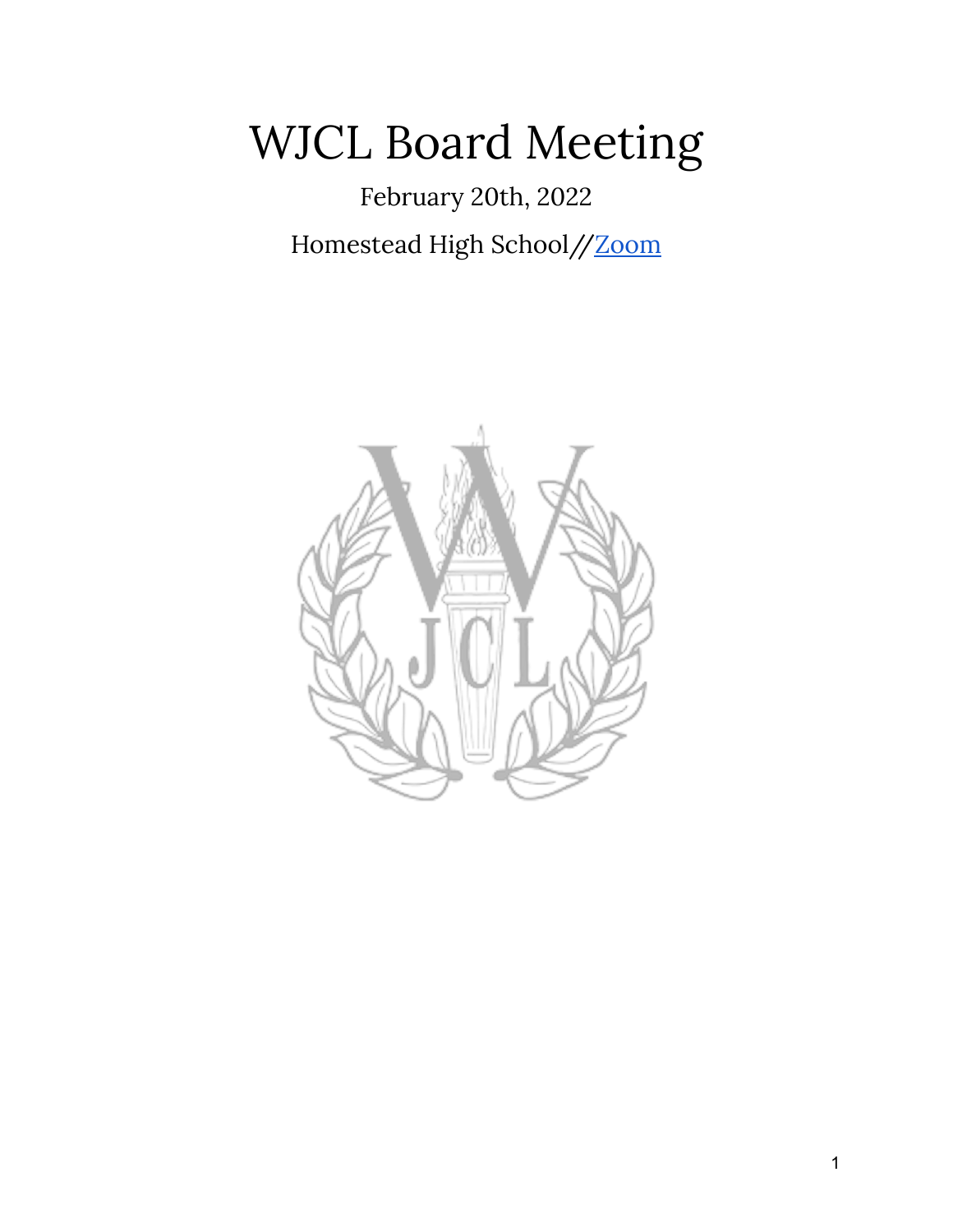- I. Call to Order
	- A. The meeting was called to order at 2:09 p.m. by President Ilia Mikhailenko.
- II. Treasury Report
	- A. \$56,149.11 after state convention
- III. State Convention Recap
	- A. General Thoughts
		- Overall, positive feedback!
		- Came to a consensus that cutting the Kahoot brought sadness to many.
			- Thank you to the one person who was able to speak before the bomb was dropped (See "VII. Miscellaneous").
- IV. State of Emergency Election
	- A. Results
		- Three candidates: Abhinay Reddy, Charlie Hieb, and Emma Bruckman.
		- No candidate won the majority of the votes and a runoff election between Abhinay and Charlie occurred.
		- The result of the runoff election: there was a tie between Abhinay and Charlie.
		- It was decided that the two be elected as Co-Historians.
		- Congratulations Abhinay and Charlie!
- V. 1st VP Report
	- A. [National](http://bit.ly/2022ncw) Classics Week Guide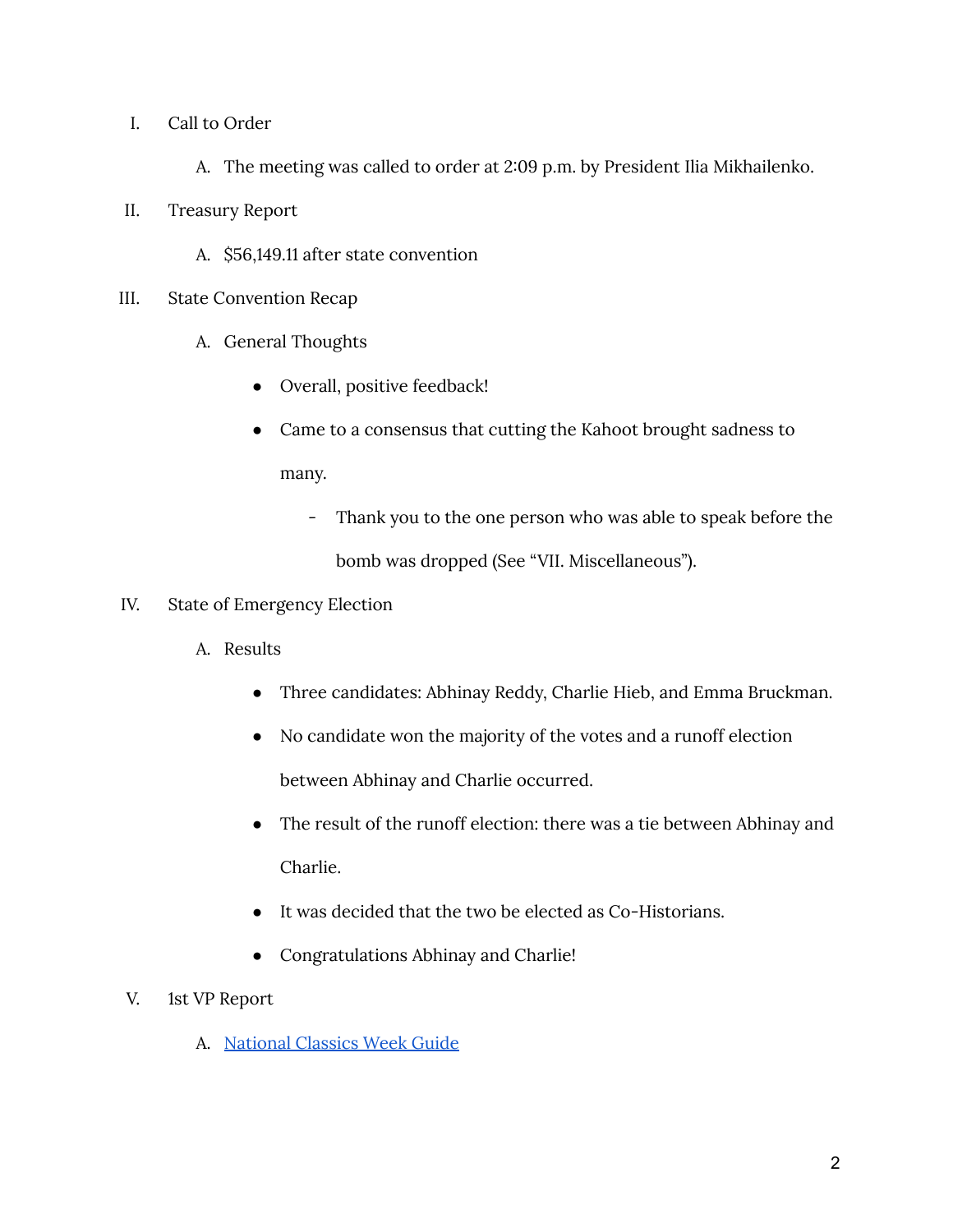- The NJCL created this booklet to get everyone hyped up for National Classics Week!
- Theme: "Ancient influences in the Modern World"
- When: April 18-22

## VI. Nationals

- A. Details
	- Where: University of Louisiana, Lafayette
	- When: July 24-30, 2022
	- More information is coming soon!
	- [Convention](https://www.njcl.org/Portals/1/NJCL%20Convention%20Flyer%202022.pdf) Flier

## VII. Miscellaneous

- A. Madison West's Latin Program
	- It was announced that Madison West High School's Latin program has been terminated
	- Not only will this end Madison West's membership in the WJCL, but this also prevents current Latin students from graduating with 4 years of the same language. Sign the petition to help spread the word!

- [Petition](https://chng.it/8yBLZGS6w4)

## VIII. New Officers

- 1. President- Ilia Mikhailenko
- 2. 1 st VP- Sonia Zacharias
- 3. 2<sup>nd</sup> VP- Hena Allaqaband
- 4. Parliamentarian- Thomas O'Byrne